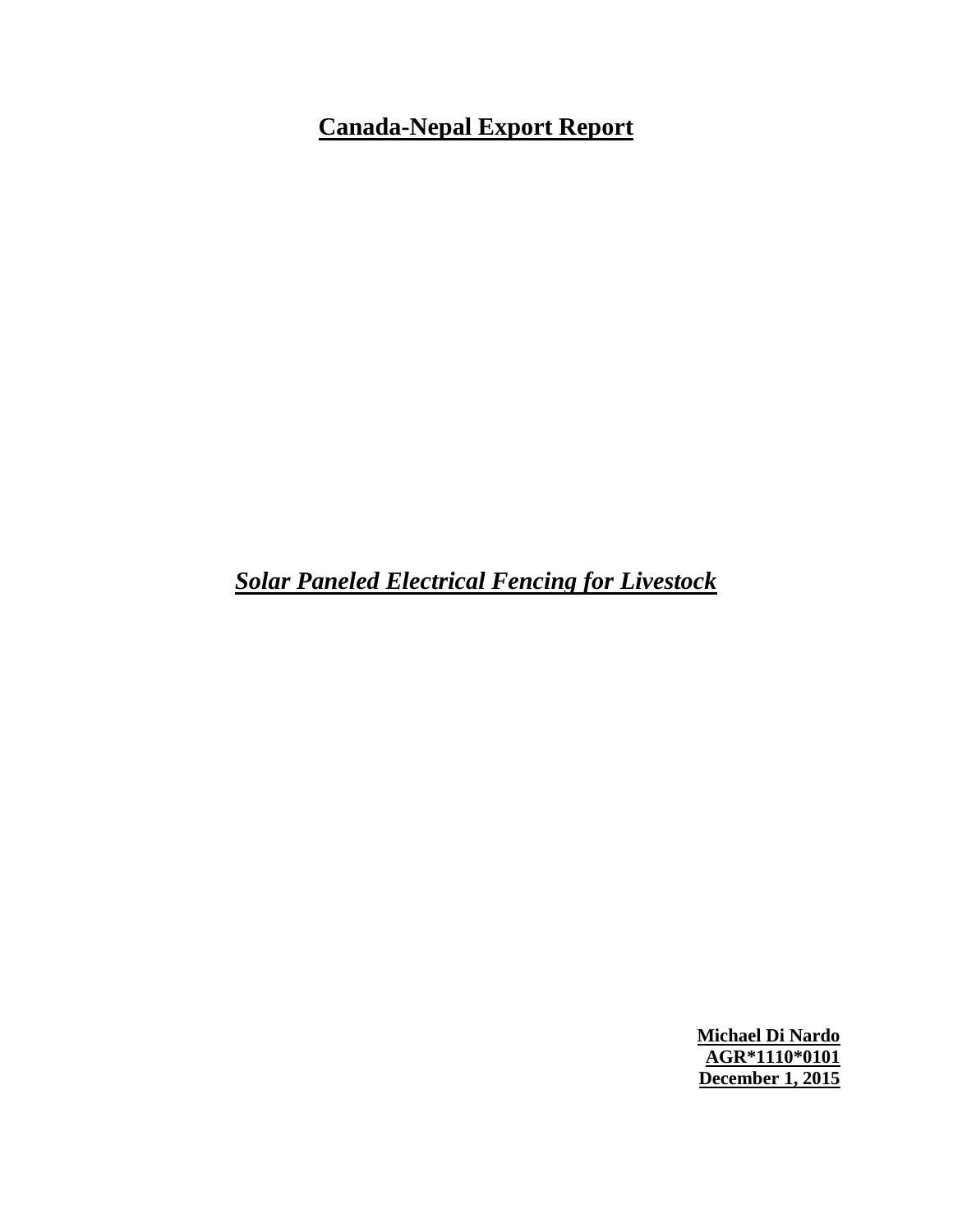#### **Part I: Product Information**

### **Introduction of Product:**

Solar paneled electrical fencing is a great alternative compared to wooden, barbed and traditional electrical fencing. This system is self sufficient and portable which allows for a fence to be taken down with ease and re-established somewhere else with minimal efforts (Top 3, 2015). Solar paneled electrical fencing harnesses the power of the sun which makes it ideal in remote areas that do not have electricity. Electrical fencing offers a physical barrier but more importantly a mental barrier that livestock quickly learn to respect and avoid contact of the fence at all costs. Benefits of this portable electrical fencing are that it is economical, self sufficient, reliable, easy to carry and install. Due to the versatility of the fence all famers in Nepal can take advantage of its portability in order to increase the welfare of their livestock. It also used for selective grazing, grouping herds of different ages, and protection of predators. Not only can it be used for livestock but it can also be used to protect crops from unwanted wildlife.

#### **Description of Companies:**

Woodstream Corporation was established in Pennsylvania in 1902, with facilities in Canada, Colorado, Missouri, Pennsylvania, Tennessee and China (Zareba, 2010). In 2010 Woodstream Corporation signed a definitive agreement to merge with and into Zareba Systems (Zareba, 2010). Zareba Systems, Inc. was established in Minnesota since 1960 and is the world's leading manufacturer of electronic perimeter fence and security systems for animal and access control (Zareba, 2010).

Based on a telephone interview with Heynes (2015) an employee of Gallagher Canada, the company was established in New Zealand since 1938 but planted its roots in Canada in 1979. The company currently operates out of Owen Sound, Ontario and was there since 1979.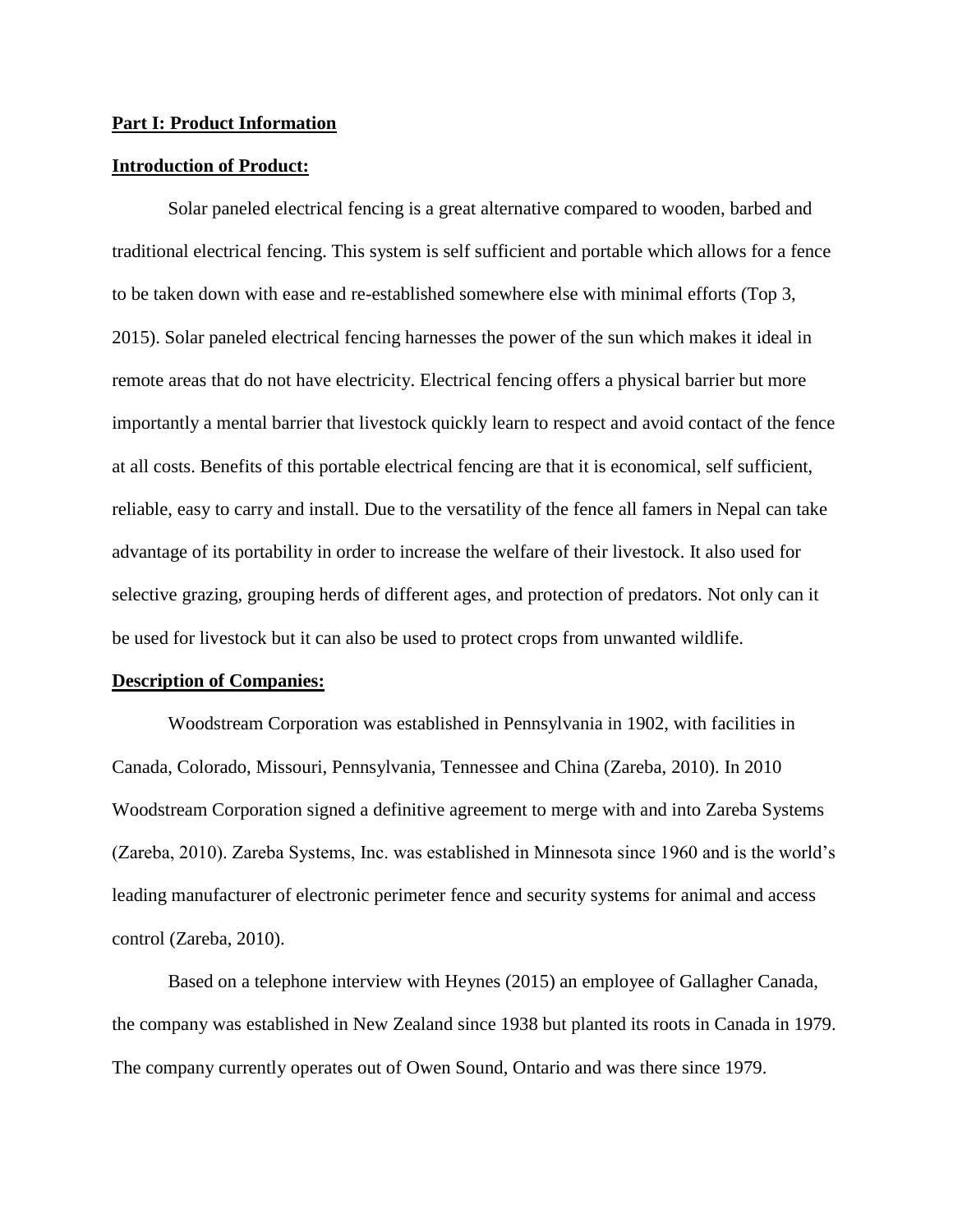Gallagher Canada develops innovative perimeter security systems including portable systems for cattle, horses, sheep, goats and deer.

|                     | Company 1:     | Company 2:                                                                                        |
|---------------------|----------------|---------------------------------------------------------------------------------------------------|
|                     | Zareba Systems | Gallagher Canada                                                                                  |
| Number of Employees | 155            | 1000                                                                                              |
| Annual Revenue      | \$35,000,000   | \$200,000,000                                                                                     |
| Contact Info        | (763) 551-1125 | (519) 371-2141                                                                                    |
|                     |                | <b>Figure 1.</b> Comparing both companies with contact info. (Distribution, 2012). (Zerobe, 2010) |

**Figure 1:** Comparing both companies with contact info. (Distribution, 2012), (Zareba, 2010)

#### **Description of Products:**

Zareba Systems offers a portable electric netting kit that can fence in an area of 1,681 ft<sup>2</sup> with a vibrant orange colour that can be seen from a distance. This is one of many kits manufactured by Zareba but is one of the more versatile and ideal kits for the people of Nepal. The kit that was chosen includes 15 replaceable plastic posts, molded junctions for extra strength, easy to use lead out wire, guy ropes, pegs and a repair kit (Zareba, 2015). This electrical fence kit is missing a major component the energizer. The solar powered energizer that was chosen is also manufactured by Zareba it is called 10 mile solar low impedance charger. The energizers specs are a 10mile range, controls all livestock and nuisance animals, 6 volt solar battery, reliable solar power operates up to two weeks without sunlight, indicator light, fast installation to T-post, output voltage up to 7500 volts and a 1 year warranty (Zareba, 2015). This kit combo was chosen for the people of Nepal because the netting of the kit allows for confinement of smaller animals like sheep, goats, pigs, fowl and duck. Figure 3 displays that this would be targeting the majority of the livestock in Nepal with Fowl being the highest population of 48 million.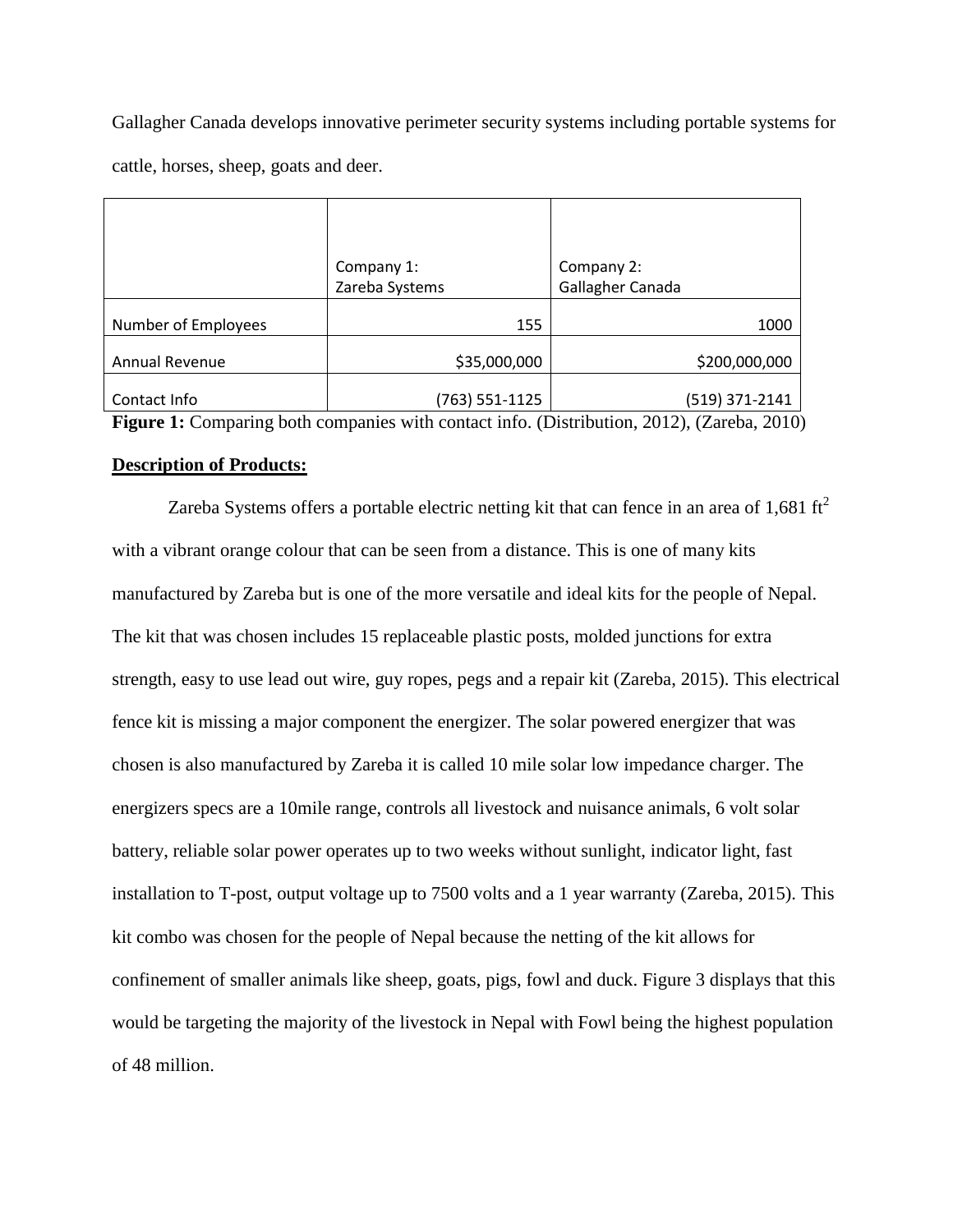The alternative option to Zareba is the Gallagher Canada Smart Fence kit which is less expensive and offers less of a range of animal confinement. This kit does offer confinement for larger and more aggressive animals such as buffalo and aggressive bulls. It also offers a greater area of confinement reaching at  $6,806 \text{ ft}^2$ . This company also offers a wide variety of electrical fencing products but the Smart Fence Kit was chosen for its compact portable design. The Smart Fence can contain goat, sheep, pigs, buffalo, cattle, horses, and aggressive bulls. The Smart Fence includes a 4 wire multi real, ten orange posts, 330 feet of multi wires and is all combined into an easy transportable package (TSC, 2015). The smart fence also needs to be packaged with a solar powered energizer and Gallagher supplies one that meets all the requirements for the smart fence and enables for expansion of the electrical fencing if so desired. The Solar Powered energizer that was chosen is called Solar Fence Energizer S17. The specs for the S17 are 1 mile range, built in solar panel t, LED confirmation of working fence, weatherproof with non-rusting case, easily transportable, internal 6v rechargeable battery and 2 year warranty (Provincial, 2015). This Fence kit combo would be ideal for the people of Nepal because it is the cheaper of the two combos and allows for confinement of larger more aggressive animals as well as confining the medium size animals like pigs, goats and sheep.

| Company      | Zareba   |            | Gallagher |              |
|--------------|----------|------------|-----------|--------------|
| Currency     | Canada   | Nepal      | Canada    | <b>Nepal</b> |
| Energizer \$ | 229.99\$ | 19302.94\$ | 249.99    | 19910.94\$   |
| Fence Kit \$ | 299.99\$ | 23874.64   | 209.99\$  | 16725.06\$   |
| Total \$     | 529.98\$ | 42211.29\$ | 459.99\$  | 36636.00\$   |

| Figure 2: Prices do not include tax or shipping cost. (Electric, 2015), (TSC, 2015) |  |  |
|-------------------------------------------------------------------------------------|--|--|
|                                                                                     |  |  |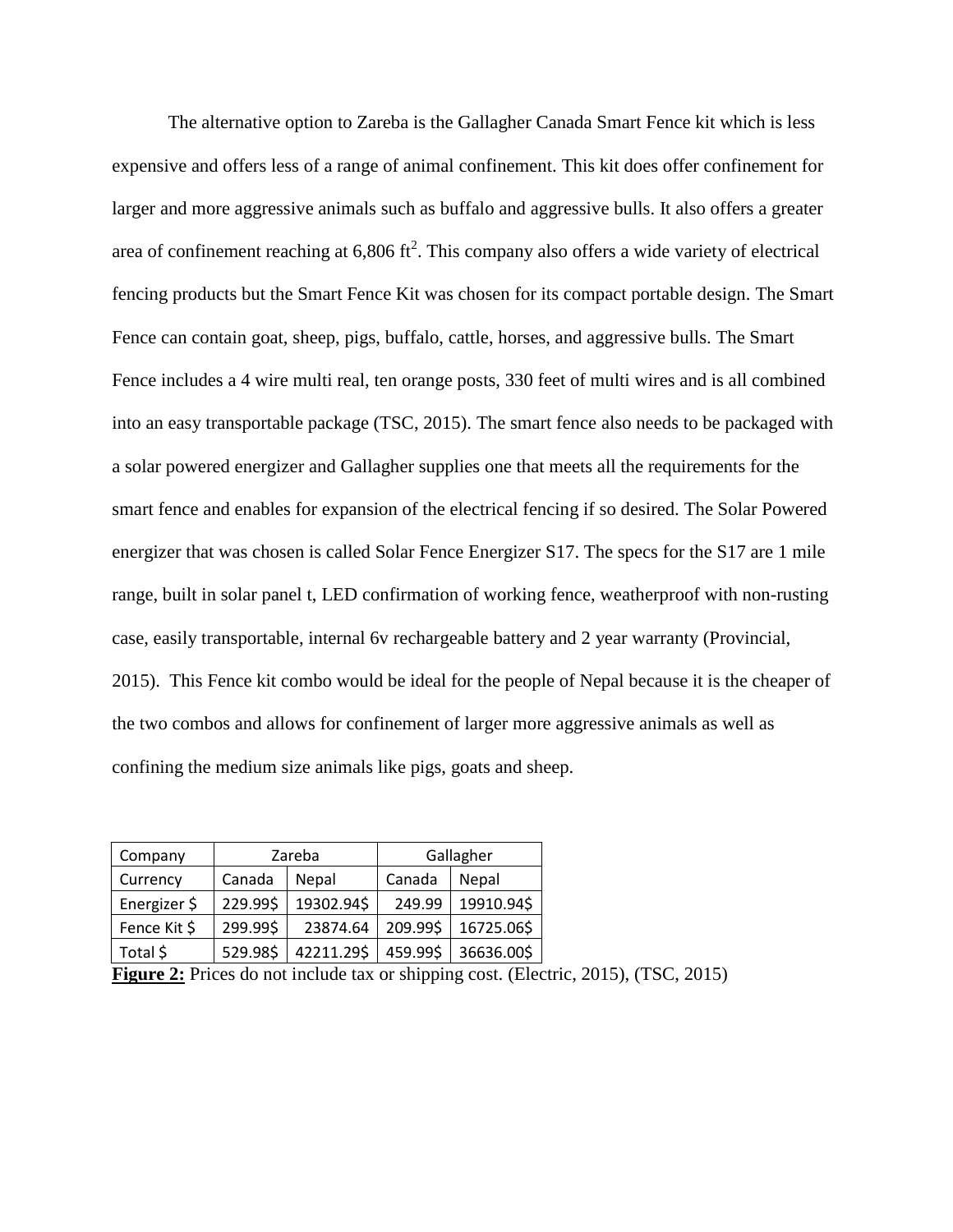| Livestock Population of       |            |  |
|-------------------------------|------------|--|
| Nepal in 2012/2013            |            |  |
| Livestock                     | Population |  |
| Cattle                        | 7274022    |  |
| <b>Buffaloes</b>              | 5241873    |  |
| Sheep                         | 809536     |  |
| Goat                          | 9786354    |  |
| Pigs                          | 1160035    |  |
| Fowl                          | 47959239   |  |
| Duck                          | 375975     |  |
| Figure 3: (Statistical, 2013) |            |  |

# **Uses in Canada:**

There are many uses of electrical fencing in Canada that support the livelihood of livestock and crops. One use is that it simplifies the management of an effective and productive grazing system (OMAFRA, 2013). The fact that it is portable and easy to erect it minimizes labour and time which allows for selecting and implementing grazing pastures more frequently. Another use of electric fencing in Canada is protecting livestock from predators. Electric fences are an important component of any predator control program (OMAFRA, 2010). Electric fences can be an effective source at deterring coyotes from attacking livestock (OMAFRA, 2010). Electrical net fences are a good way to deter many coyotes from entering pastures and the higher the fences discourages coyotes from jumping over (OMAFRA, 2010). In Canada theses fence used for protection of crops from elk and deer, temporary and permanent confinements for livestock, organizing livestock from age and size, selective pasture grazing and protect livestock from predators.

# **Manufacturing Information of the Product:**

Based on a phone interview with an employee of Gallagher Canada named Terry Cole (2015) it was confirmed where the Smart Fence and S17 are manufactured. It was concluded that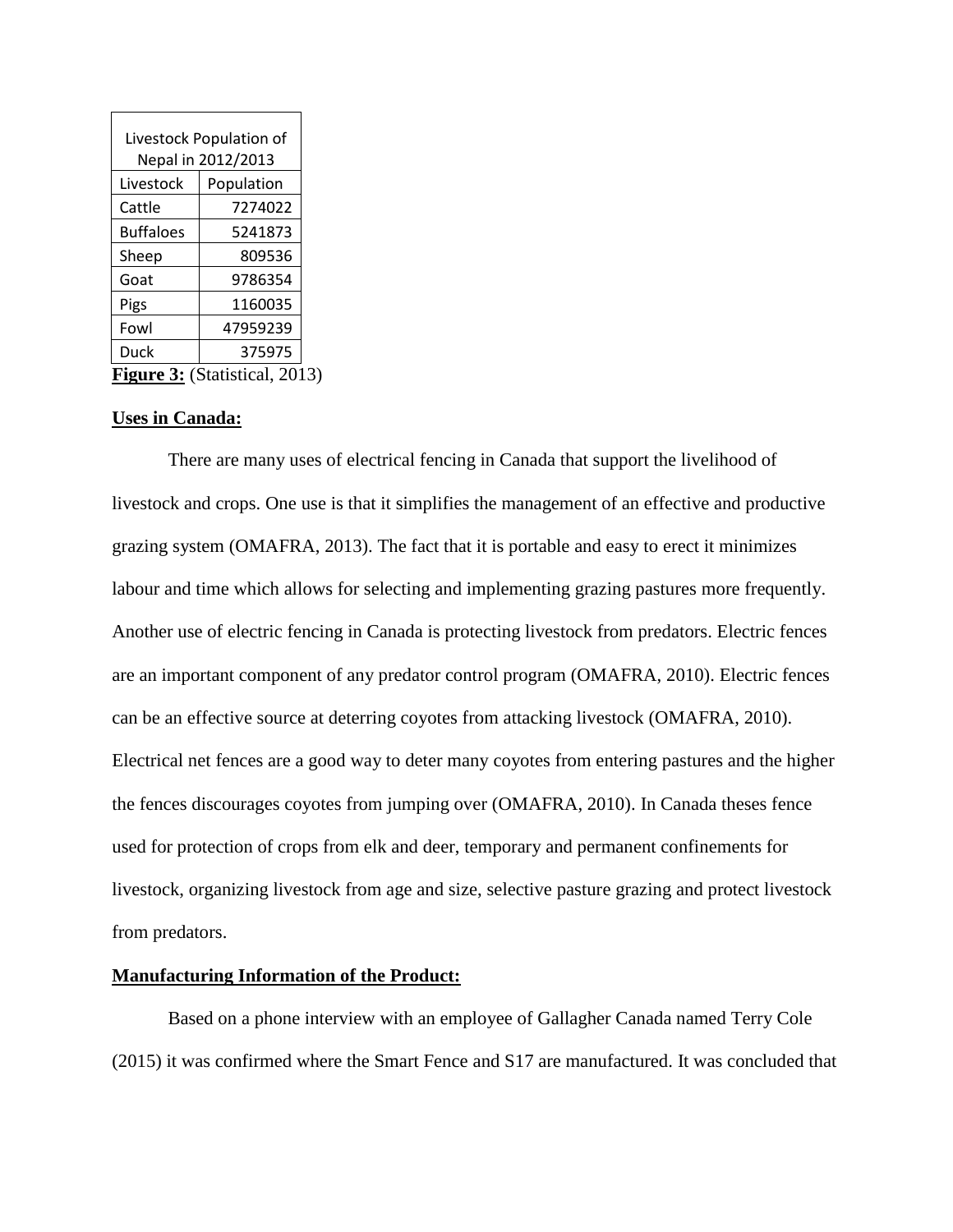the Smart Fence and S17 are designed and built in New Zealand and then shipped to the Owen Sound location for distribution in Ontario.

Based on a phone interview with an employee of Woodstream corporation named Denise (2015) it was confirmed where the Portable Electric Netting for Goats and the Energizer are manufactured. It was concluded that the Portable electric netting and Energizer are designed and built in the US.

# **Canadian Benefits of Exporting to Nepal:**

Canadian benefits consist of creating new jobs and opportunities for Canadians because it opens up new markets for our world-class exporters around the world. Also, we know that as trade increases, so does our nation's prosperity, which creates jobs and puts more money into the pockets of hard-working Canadians (Canadian Economy, 2015). There are very few direct benefits to Canada due to the fact these products are manufactured in different countries. Indirect benefits to Canada include Canadian sales representatives that could create a trade agreement through the company of choice and the Nepalese government to benefit all participators and contributors.

#### **Part II: Export Potential to Nepal**

#### **Description of Nepal:**

The following information is based on Tejendra Chapagain's lecture. Nepal is a country located in Asia between China and India and is home of 8 of the 14 highest peaks in the world. Nepal has a population of 28 million people with more than 70% of the population employed by the agriculture sector. The agro-ecological regions are divided into three regions based on altitude, crop and livestock productions. The mountain region makes up 35% of Nepal, the hills region makes up 42% of Nepal and the terai region makes up 23% of Nepal (Chapagain, 2015).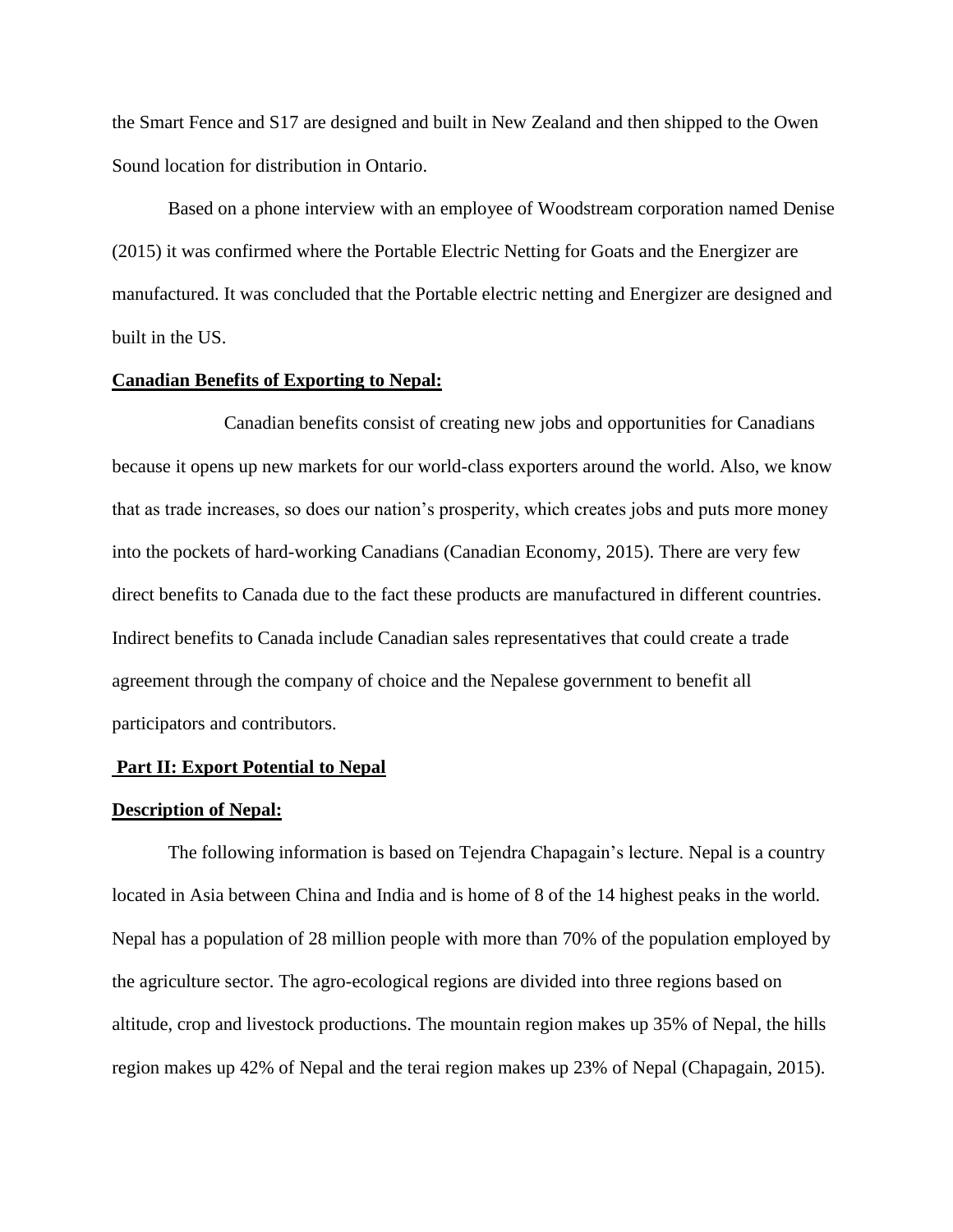The following paragraph is based on the information collected from the FAO website. On April 25 2015 an earthquake struck central Nepal resulting in huge devastations across 14 districts. Over 6,000 people died in the earthquake with hundreds of thousands of people becoming homeless from the disaster (Five Things, 2015). Also more than 130,033 houses have been destroyed according to the UN (Nepal Quake, 2015). 80% of the households in Nepal own livestock and contribute to a portion of the household's income. Animal losses due to the earthquake resulted in 16% loss for cattle and 36% loss in poultry. The animals that survived are at risk due to lack of shelter and feed. The most urgent need for livestock is shelter followed by feed, medicine and vaccinations, and water. Restocking of livestock will become necessary after the population health and homes are reestablished (Nepal, 2015).

The fact that 80% of households in Nepal own livestock and that the earthquake has destroyed a lot of their homes it would be beneficial to export electric fences to help livestock reestablish new homes and create new organized breeding projects. Also realizing that the people of Nepal use 99% less electricity than Canada, solar paneled electrical fences are perfect to help create new homes for livestock (Chapagain, 2015).

## **Description of the income sources of Nepal:**

The following information was obtained from the Poverty, Livestock and Household Typologies in Nepal article (Maltsoglou, 2004). Nepal remains a country that relies on agriculture as a main source of income. Figure 4 displays the percentage of income in each region. It is concluded that the people who live in the mountains, rural hills and the rural terai heavily depend on income from farming. The total population of Nepal has roughly a 50% income that is from farming. Income that is raised from farming includes crops, livestock sales and purchases, livestock production, net-revenue from agriculture assets, net agriculture land and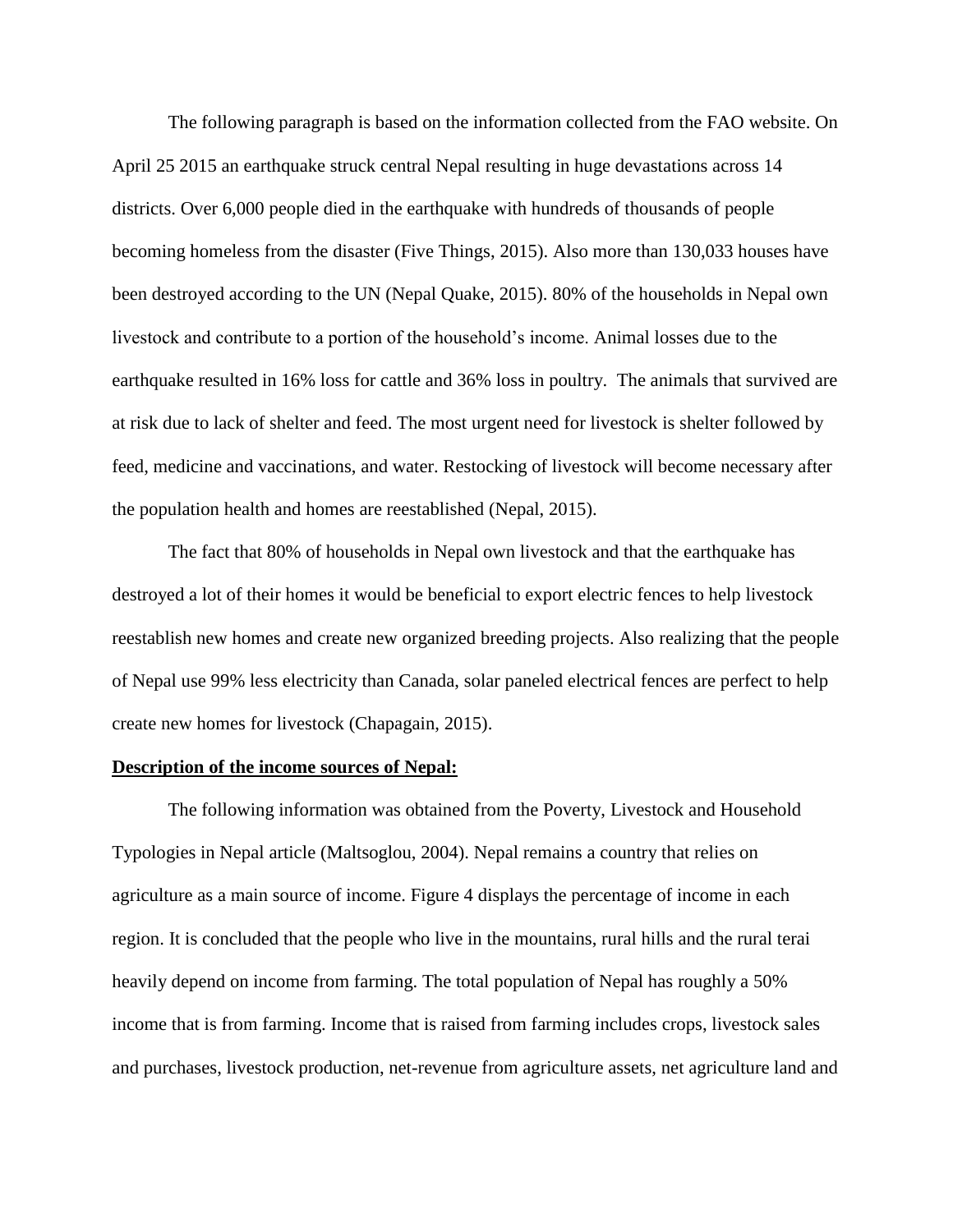rent and foregone income from home production. The people of Nepal depend on agriculture as a source of cash income and food production this style of living can be improved with modern technology.

| Region             | Farm | Wages | Rent | Enterprise | Other |
|--------------------|------|-------|------|------------|-------|
| Mountains          | 71.2 | 7.6   | 10.8 | 4          | 6.4   |
| <b>Rural Hills</b> | 64.9 | 10.7  | 8.3  | 6.3        | 9.8   |
| <b>Rural Terai</b> | 60.8 | 13.2  | 7.8  | 11         | 7.2   |
| Other              |      |       |      |            |       |
| Urban              | 17.8 | 25.6  | 24.1 | 23.1       | 9.4   |
| Katmandu           | 6.5  | 36.8  | 21.9 | 28.7       | 6.1   |
| Total              | 52.7 | 15.6  | 15.6 | 11.9       | 8.1   |

**Figure 4:** The percentage of income for different regions of Nepal (Maltsoglou, 2004).

### **Transportation Logistics to Nepal from Canada:**

Due to such a high cost of the product, in order to make this feasible to the people of Nepal outside support is necessary to cut cost on product and transportation. Canada offers great opportunities for local civil society organizations and other institutions working at the local level (Governments, 2015). The Canada Fund for Local Initiatives will only approve assistance to Nepal if the organization being shipped to is registered under the social welfare council act (Government, 2015). But there are many supportive groups in Canada that would jump at the opportunity to help with the costs and transportation of this product in order to create green sustainable living arrangements for the people of Nepal. Without assistance the route that was chosen to ship to Nepal is using UPS services which is not the cheapest route but a rough idea of the shipment costs for a 250 Kit Combos. Ups will pick up the product from the distributer in Canada and air freight it to the post office in Central Nepal. It will take roughly one day to ship to Nepal at a price ranging from 17,000-18,000 Canadian dollars. These figures were obtained from the UPS website and are a rough estimate of the transportation cost (Canada, 2015). If no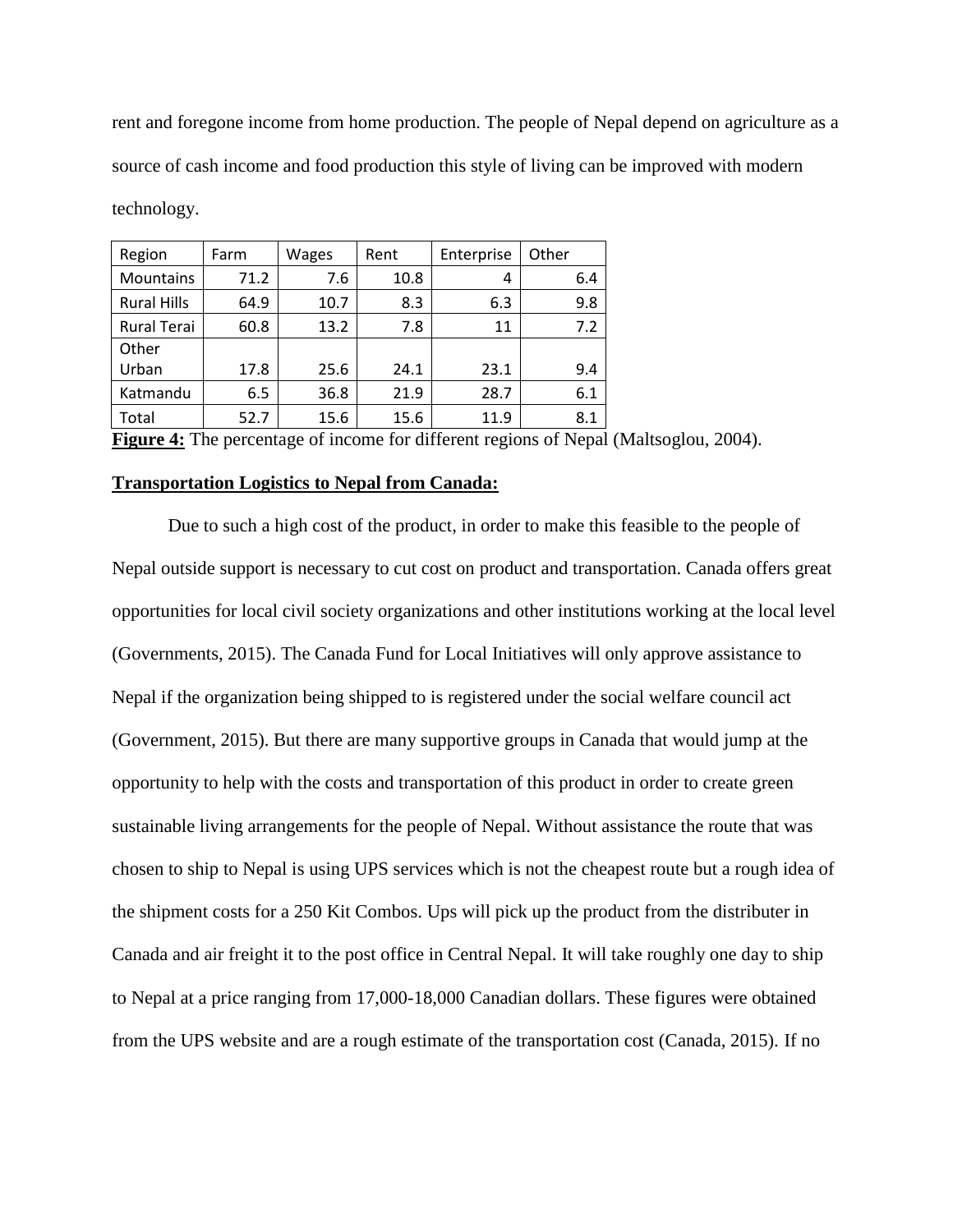outside help is acquired this will be an impractical product to export due to the high costs of shipping and the product.

# **Needs and Benefits to Nepal:**

In Nepal the agriculture industry has a lot of room to grow and adapt to modern technology. With an ever growing population the requirements for food and water is always a challenge to be met especially in the third world countries. Nepal is a growing country that deserves the help of all nations in order to grow and contribute in the modern world. Portable solar paneled electrical fencing can work wonders for Nepal through increasing the livestock's welfare and creating more time for farmers. This portable system can be used anywhere in Nepal from the mountain region all the way to the city in Kathmandu. Since the majority of dependence on agriculture is in the Mountains (Figure 4) those are the people who would benefit the most from this technology. This technology is self sufficient and harnesses the power of the sun so no electricity our outside inputs are required for its operation. Also due to its portability farmers that live nomadic lifestyles would greatly benefit from this product. This product can also help the people living in the mountains to stop attacks from the snow leopard. The snow leopards diet consisted of 42% of livestock from a study conducted in 2002-2003 (Wegge, 2011). This amounted to 15.1% of the livestock population (Wegge, 2011). An electrical fence can implement the security of both predator and prey resulting in a safer environment for livestock. This will help secure the income from the people who are affected in the mountain regions and help protect the snow leopard from angry farmers.

#### **Animal Welfare:**

The advantages of using electrical fencing are immense from reducing our carbon footprint to securing the health and safety of livestock. It is a great alternative from the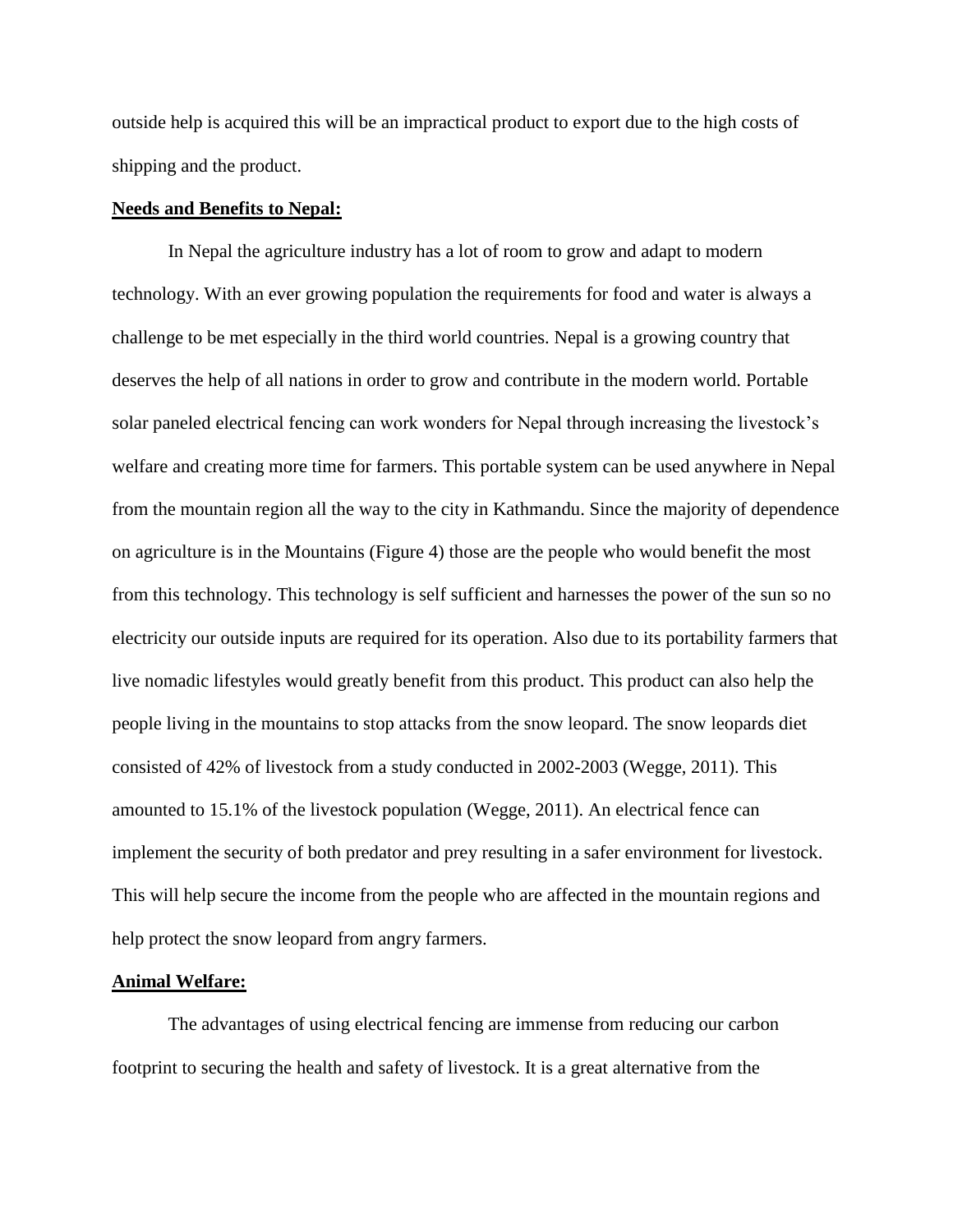traditional barbered wire fencing and woven wire. Livestock greatly benefit from using electrical fencing since the electrical fence is an amazing deterrent of predators of all sizes (Zareba, 2015). Animals will have little to no injuries compared to other fencing where cuts, gouges and scrapes are constantly occurring.

# **Livestock Transitioning:**

Transitioning livestock to electrical fencing is very simple it not only creates a physical barrier but a mental barrier as well (Electric, 2015). This physiological barrier is created when an animal touches the live wire and completes the circuit resulting in a short sharp but safe shock (Electric, 2015). Since the shock is quick the animal recognizes the pain and associates the pain with the touching of the fence resulting in respect for the fence. In order to train the livestock to an electric fence it is recommended to place a charged wire inside the barnyard fence and leave the livestock there to learn about electric fencing (Farm, 2015). Due to this shock a sturdy wall is not needed to keep in even the most aggressive animals. As long as the electric current running through the wire is set at the recommendation level, the animal that is being housed will always respect the fence. After one or two shocks the livestock become aware and accustomed to the electrical fence and avoid it at all costs. The recommended voltage to keep predators at bay is 5000 volts and is only recommended after the livestock has been trained (Benefits of Electric Fencing, 2015).

#### **Environmental Benefits:**

The use of solar paneled electrical fencing is a great alternative to housing livestock. It protects them from predators resulting in fewer encounters and less deaths. This contributes to the survival rate of wildlife reducing humans trying to protect their livestock from killing certain predators. Also harnessing the power of the sun reduces the global carbon footprint that has been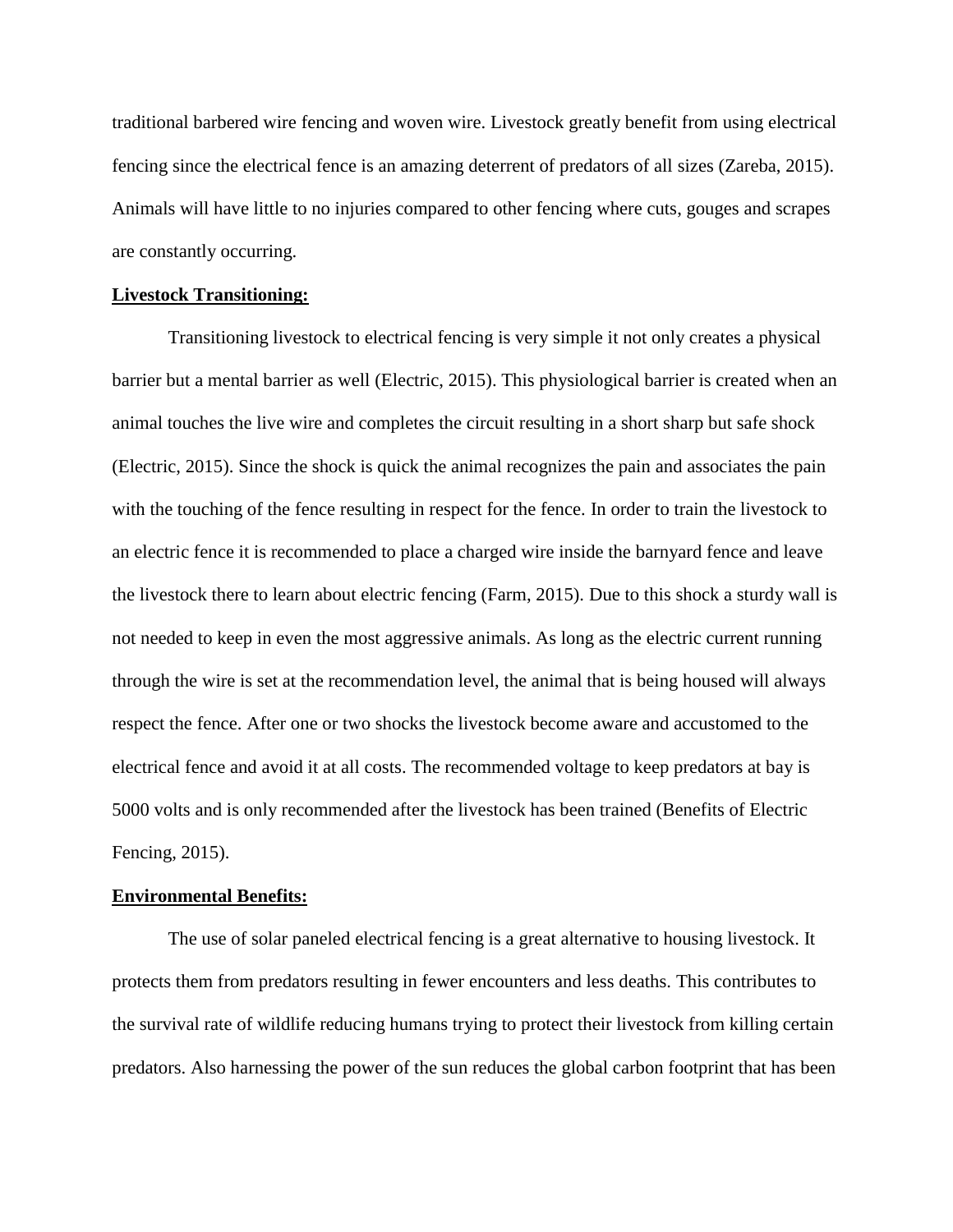exponentially growing since the industrial revolution (Benefits, 2015). In today's society global warming is a phenomenon that has drastically been increasing with the use of electricity and  $CO<sub>2</sub>$ (Perry, 2008). The globe can benefit from any technology that helps reduces our carbon footprint. "The agriculture sector contributes significantly to global carbon emissions from diverse sources such as product and machinery manufacture, transport of materials and direct and indirect soil greenhouse gas emissions" (Hiller, 2009). Electricity usage in Nepal has been steadily rising since the 70's (Electric Power, 2011). Since there is very little electricity in Nepal this would help create a society that leads away from the dependence of burning natural gases to produce electricity. The reduction of burning natural gases reduces the amount of green houses gases released in the atmosphere which contributes to global warming.

#### **Challenges:**

One of the main challenges in exporting this product from Canada to Nepal is why not ship right from the manufacturer and reduce transportation and product costs. Also if the Canadian government refuses to assist in the exporting of this product it will be extremely high priced where only the wealthiest of farmers in Nepal can afford. This product would also be very difficult to reach the people in the mountain region with reduced pricing. There is little competition in the market for these two products since they are the leading companies in solar paneled electrical fencing in the world (Grounding, 2015).

#### **Conclusion:**

This paper has critically analyzed solar paneled fencing and the benefits it has on Canada and Nepal. Exporting from Canada is one way to go about helping the people of Nepal, but due to high costs there could be a better alternative. These products are only imported to Canada from outside countries resulting in more expensive transportation cost. But exporting from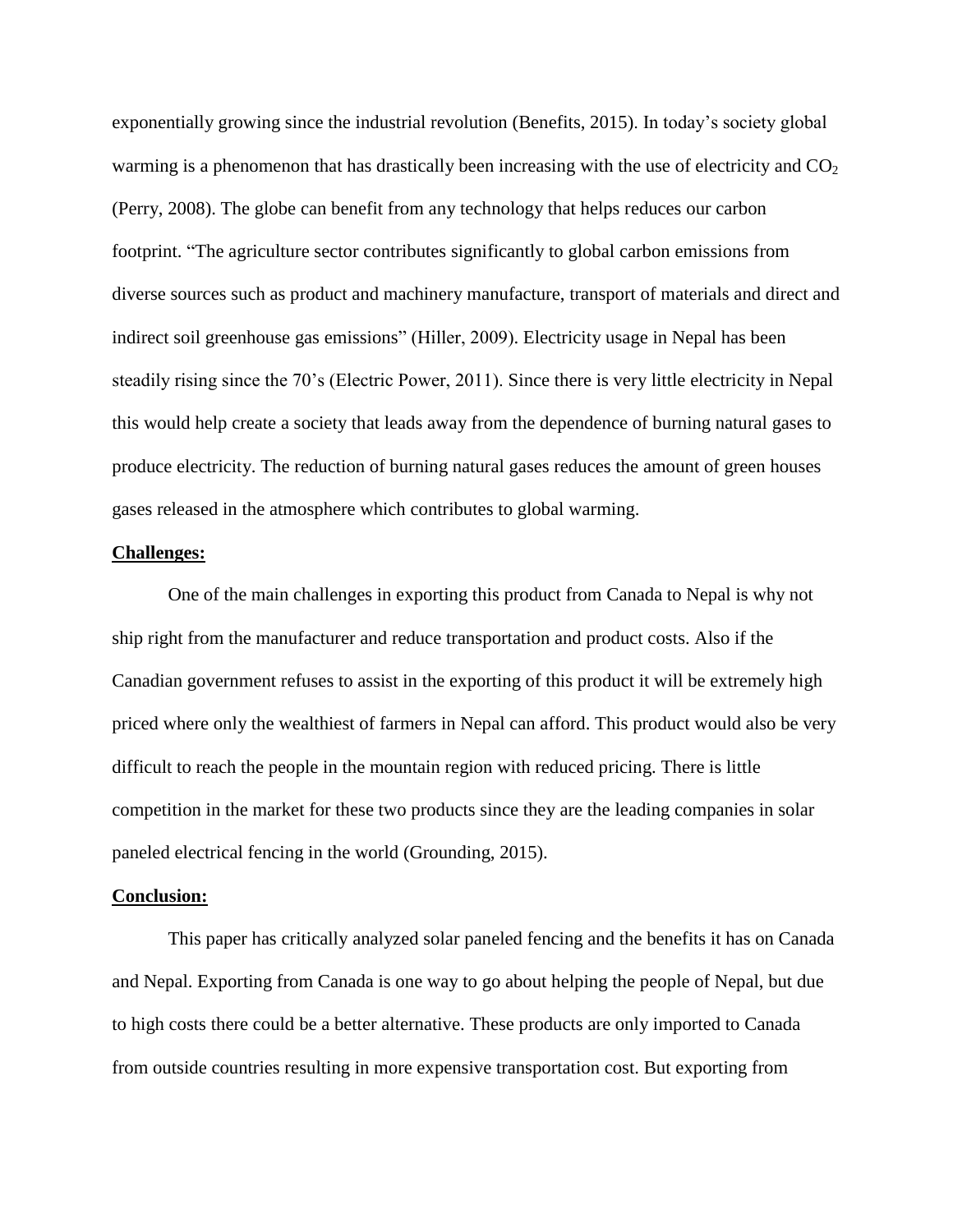Canada can have its benefits depending on how the government can help with reducing cost and supporting this idea through government grants. The fact that this product is a green source of energy it would be wise to promote this product in third world countries to help avoid the dependence on the burning of natural gasses.

People of Nepal are in dire need of help, not only did the earthquake set them back but the lack of technology is impeding the growth in the agricultural sector. The earthquake has resulted in not only taking away peoples house making them homeless but also destroyed the homes of many animals. That's why solar paneled electric fencing is a great idea to help support the people and animals of Nepal. Helping Nepal would only benefit the world from having another contributing country to the developing world. Since Nepal is one of the poorest countries in the world (Rural, 2015) it would greatly benefit from all the support it can obtain including the resources that can harness the power of the sun. Green technology is a great source of energy and can help the modern world reduce its dependence on the burning of natural gases for electricity.

# **WORD COUNT: 3131**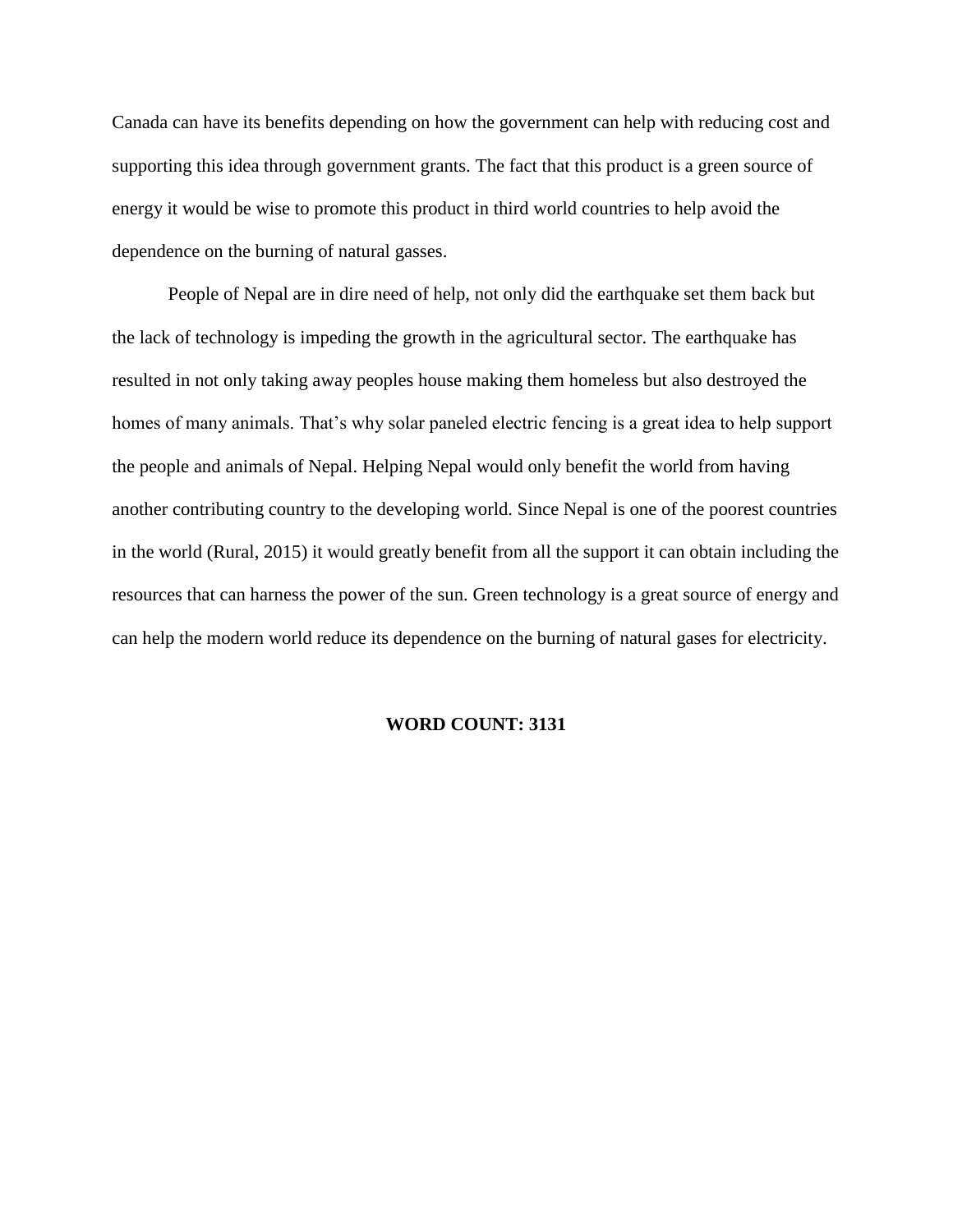# **References:**

5 things the survivors of Nepal's earthquake need today. (2015, May 1). Retrieved December 1, 2015, from http://www.pbs.org/newshour/rundown/5-things-survivors-nepals-earthquake-need-today/

Benefits to the Environment. (n.d.). Retrieved December 1, 2015, from

<http://hudsonenergysolar.com/benefitstotheenvironment.html>

Benefits of Electric Fencing For Your Cattle. (n.d.). Retrieved December 1, 2015, from

<http://www.gallagherfence.net/blogs/electric-fencing/35326849-benefits-of-electric-fencing-for-your-cattle>

Canada. (2015, December 1). Retrieved December 1, 2015, from [https://wwwapps.ups.com/fctc/processTimeAndCost?loc=en\\_CA](https://wwwapps.ups.com/fctc/processTimeAndCost?loc=en_CA)

Canadian Economy Continues to Benefit from Exports. (n.d.). Retrieved October 15, 2015.

Chapagain, T. (2015, September 18). *Agri-Food Systems in Nepal*. Lecture presented in Guelph University, Guelph.

Denise. (2015, December 01). Manufactured in the US [Telephone interview].

Distribution key to Gallagher success. (2012, October 13). Retrieved December 1, 2015, from

<http://www.stuff.co.nz/business/industries/7802905/Distribution-key-to-Gallagher-success>

Electric Fence by Zareba®. (2015). Retrieved from [http://www.zarebasystems.com](http://www.zarebasystems.com/)

Electric Fence Systems. (n.d.). Retrieved December 1, 2015, from [https://am.gallagher.com/ca-en/getting-](https://am.gallagher.com/ca-en/getting-started/electric-fence-systems)

[started/electric-fence-systems](https://am.gallagher.com/ca-en/getting-started/electric-fence-systems)

Farm Fencing Systems. (n.d.). Retrieved December 1, 2015, from

<http://www.omafra.gov.on.ca/english/engineer/facts/08-035.htm#1>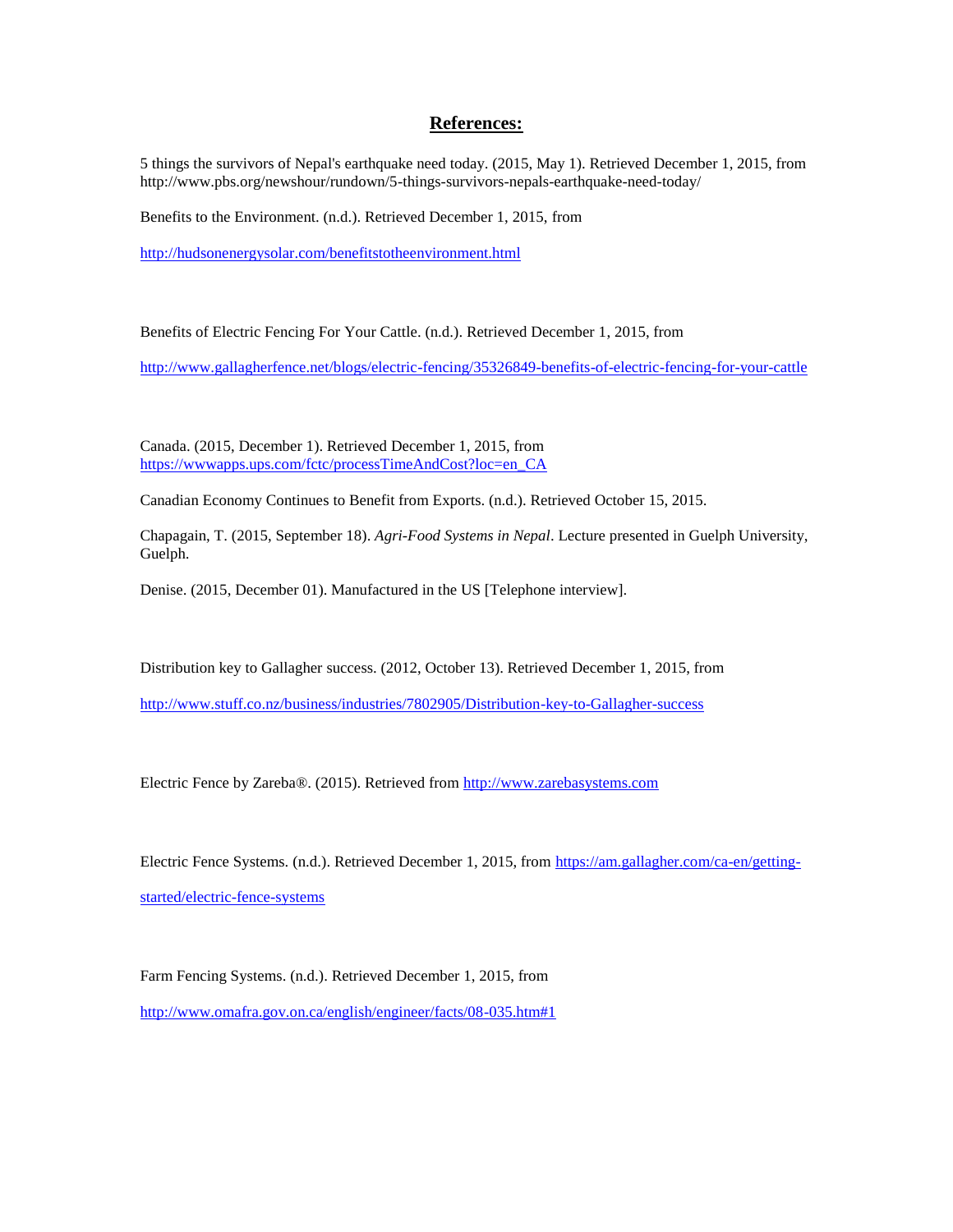Electric power consumption (kWh per capita) in Nepal. (2011). Retrieved December 1, 2015, from <http://www.tradingeconomics.com/nepal/electric-power-consumption-kwh-per-capita-wb-data.html>

Government of Canada. (n.d.). Retrieved December 1, 2015, from [http://www.canadainternational.gc.ca/india](http://www.canadainternational.gc.ca/india-inde/bilateral_relations_bilaterales/CFLI-FCIL-Nepal.aspx?lang=eng)[inde/bilateral\\_relations\\_bilaterales/CFLI-FCIL-Nepal.aspx?lang=eng](http://www.canadainternational.gc.ca/india-inde/bilateral_relations_bilaterales/CFLI-FCIL-Nepal.aspx?lang=eng)

Grounding 101 | Electric Fencing Basics. (n.d.). Retrieved December 1, 2015, from [http://beefmagazine.com/americancowman/pasture-and-range/electric\\_fencing](http://beefmagazine.com/americancowman/pasture-and-range/electric_fencing)

Heynes. (2015, November 30). Establishment in Canada [Telephone interview].

Hillier, J., Hawes, C., Squire, G., Hilton, A., Wale, S., & Smith, P. (2009). The carbon footprints of food crop production. *International Journal of Agricultural Sustainability, 7*(2), 107-118.

Maltsoglou, I. (2004, June 1). Poverty, Livestock and Household Typologies in Nepal. Retrieved December 1, 2015, from ageconsearch.umn.edu/bitstream/23808/1/wp040015.pdf

Nepal Earthquake: Agricultural Livelihood Impact Appraisal in Six Most Affected Districts. (2015). Retrieved December 1, 2015, from<http://www.fao.org/emergencies/resources/documents/resources-detail/en/c/293041/>

NEPAL QUAKE: Key Facts About the Earthquake : DNews. (n.d.). Retrieved December 1, 2015, from [http://news.discovery.com/earth/weather-extreme-events/nepal-quake-doctors-race-to-help-quake-injured-](http://news.discovery.com/earth/weather-extreme-events/nepal-quake-doctors-race-to-help-quake-injured-150501.htm)[150501.htm](http://news.discovery.com/earth/weather-extreme-events/nepal-quake-doctors-race-to-help-quake-injured-150501.htm)

OMAFRA Electric Fence - The Foundation of a Workable Grazing System. (2013, June 17). Retrieved from [http://www.omafra.gov.on.ca/english/crops/field/news/croptalk/2002/ct\\_1102a9.htm](http://www.omafra.gov.on.ca/english/crops/field/news/croptalk/2002/ct_1102a9.htm)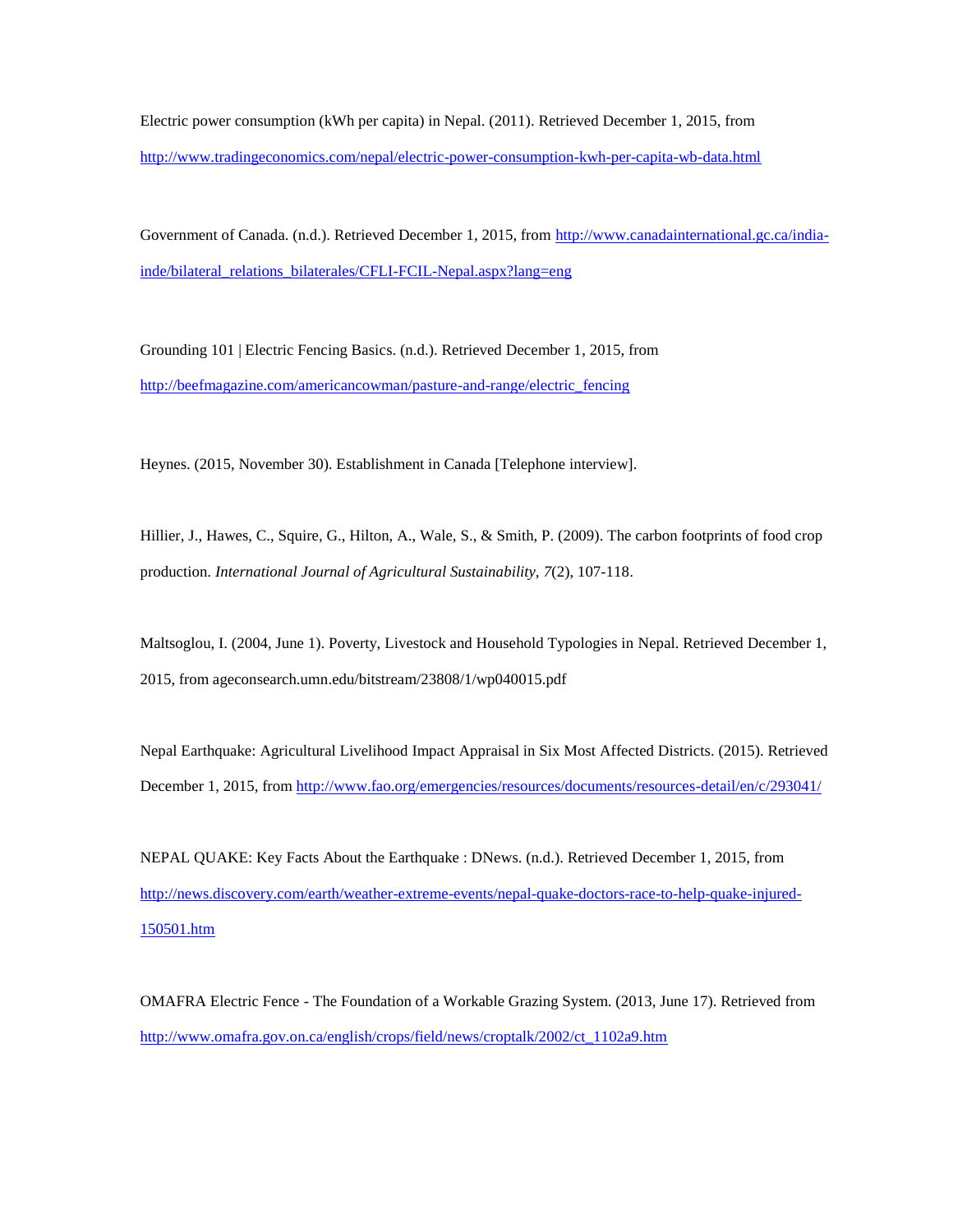OMAFRA Sheep - Fencing Options for Predator Control. (2010, April 19). Retrieved from <http://www.omafra.gov.on.ca/english/livestock/sheep/facts/02-053.htm>

Perry, S., Klemeš, J., & Bulatov, I. (2008). Integrating waste and renewable energy to reduce the carbon footprint of locally integrated energy sectors. *Energy, 33*(10), 1489-1497.

Provincial Funding for Livestock Producers. (2015). Retrieved December 1, 2015, from <https://am.gallagher.com/ca-en>

Rural Poverty Portal. (n.d.). Retrieved December 1, 2015, from <http://www.ruralpovertyportal.org/country/home/tags/nepal>

Statistical Information on Nepalese Agriculture 2012/2013. (2013, December 1). Retrieved from <http://www.moad.gov.np/uploads/files/yearbook2013.pdf>

Terry, Cole. (2015, December 01). Manufactured in New Zealand [Telephone interview].

Top 3 Reasons to Select High-Tensile Wire over Conventional Fencing. (n.d.). Retrieved December 1, 2015, from<https://am.gallagher.com/ca-en/in-practice/33>

TSC Stores. (2015). Retrieved December 1, 2015, from<http://www.tscstores.com/default.aspx>

Wegge, P., Shrestha, R., & Flagstad, Ø. (2011). Snow leopard Panthera uncia predation on livestock and wild prey in a mountain valley in northern Nepal: Implications for conservation management. *Wildlife Biology, 18*(2), 131-141.

Zareba Systems, Inc. Announces Merger Agreement with Woodstream Corporation; Zareba Shareholders to Receive \$9.00 Cash Per Share. (2010, January 11). Retrieved November 30, 2015, from